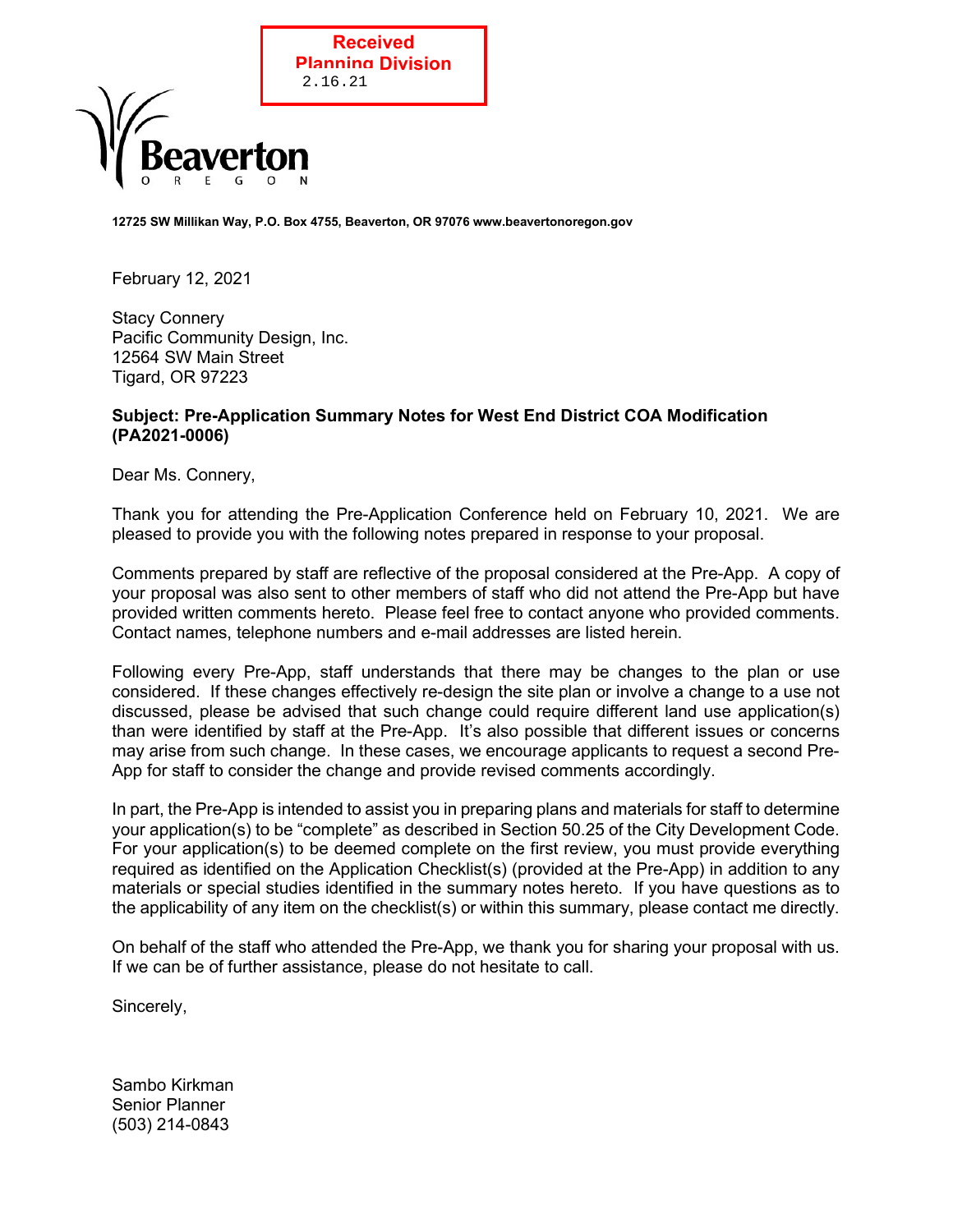# PRE-APPLICATION CONFERENCE MEETING SUMMARY NOTES Prepared for West End District COA Modification PA 2021-0006, February 10, 2021

The following pre-application notes have been prepared pursuant to Section 50.20 of the Beaverton Development Code. All applicable standards, guidelines and policies from the City Development Code, Comprehensive Plan and Engineering Design Manual and Standard Drawings identified herein are available for review on the City's web site at: www.beavertonoregon.gov. Copies of the Development Code and Comprehensive Plan are also available for review at the City's Customer Service Kiosk located within the Community Development Department. Copies of these documents are also available for purchase.

The following is intended to identify applicable code sections, requirements and key issues for your proposed development application. Items checked are to be considered relevant to your proposed development.

## PRE-APPLICATION CONFERENCE DATE: February 10, 2021

| <b>PROJECT INFORMATION:</b>   |                                                                                         |
|-------------------------------|-----------------------------------------------------------------------------------------|
| Project Name:                 | West End District COA Modification                                                      |
|                               |                                                                                         |
| <b>Project Description:</b>   | Modification of conditions associated with the land use approval of the residential and |
|                               | commercial development known as the West End District.                                  |
|                               | Sisters of St. Mary                                                                     |
| Property/Deed Owners:         | 4440 SW 148 <sup>th</sup> Avenue, Beaverton, Oregon 97007                               |
|                               |                                                                                         |
| Site Address:                 | 3855 SW Murray Boulevard                                                                |
|                               |                                                                                         |
| Tax Map and Lots:             | 1S108DD 100, 200, 300                                                                   |
| Zoning:                       | <b>GC General Commercial</b>                                                            |
| <b>Comp Plan Designation</b>  | <b>Regional Commercial</b>                                                              |
| Site Size:                    | Approximately 13.37acres                                                                |
| <b>APPLICANT INFORMATION:</b> |                                                                                         |
| Applicant's Name:             | West End Beaverton LLC, Attn: Fred Gast                                                 |
|                               | 703 Broadway Street, Suite #510 Vancouver, WA 98660                                     |
| Applicant's Rep:              | Pacific Community Design, Inc. Attn: Stacy Connery                                      |
|                               | 12564 SW Main Street, Tigard, OR 97223                                                  |
|                               | <b>Stacy Connery</b>                                                                    |
| Phone / e-mail                | 503.941.9484/ e-mail: stacy@pacific-community.com                                       |

#### PREVIOUS LAND USE HISTORY:

Subject property is part of a previously developed parcel with a big box store and associated tenant spaces as well as a gas station that have been demolished and a site is currently under construction with 424-residential units and 31,000 square foot commercial mixed-use development. The following land use application were approved for the subject site:

- DR2020-0002 West End District Modification
- DR2020-0132 West End Trash Enclosures
- DR2019-0088 West End District Stockpile
- PA2018-0061 West End District Mixed Use Pre-App
- DR2018-0149 West End District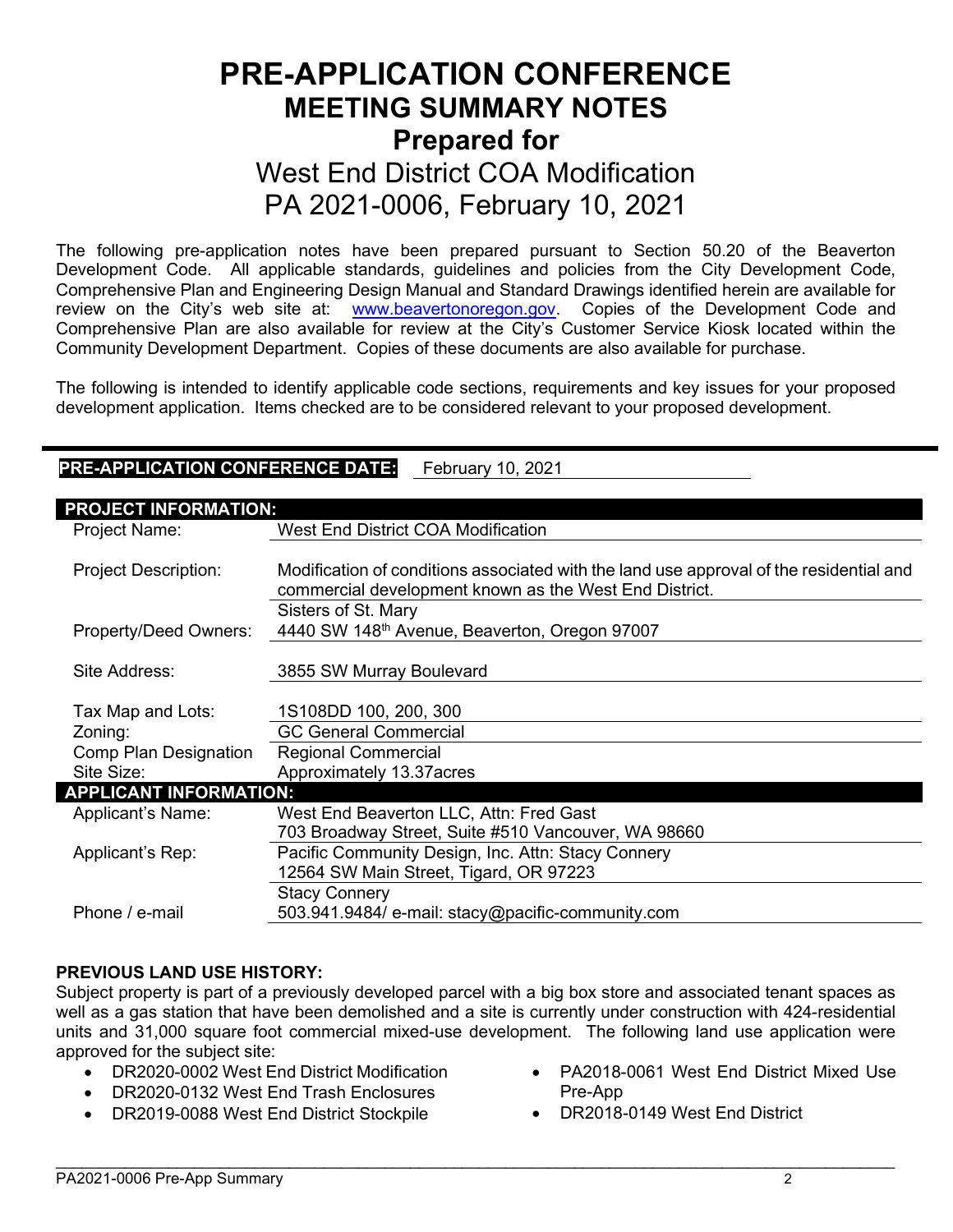- LD2018-0035 West End District Lot **Consolidation**
- LO2018-0006 West End District Loading **Determination**
- SDM2018-0010 West End District Sidewalk Design Modification

## SECTION 50.25 (APPLICATION COMPLETENESS):

The completeness process is governed by Section 50.25 of the Development Code. The applicant is encouraged to contact staff to ask any questions or request clarification of any items found on the application checklists that were provided to the applicant at the time of the pre-application conference. In addition, the applicant should be aware that staff is not obligated to review any material submitted 14 days or later from the time the application has been deemed "complete" that is not accompanied with a continuance to provide staff the necessary time to review the new material

## APPLICATION FEES:

Based on the plans and materials provided, the identified application fees (land use only) are as follows:

Design Review Three (Modification of a Decision) \$5,909 (excludes 3.5% technology fee assessed)

 \* See Key Issues/Considerations for description of applications and associated process. Application fees may be subject to increase. The fees in effect at the time a complete application is received will control.

### SECTION 50.30 (NEIGHBORHOOD REVIEW MEETING):

Based on the information presented at the pre-application, a Neighborhood Review Meeting is not required with the modification of a decision.

## CHAPTER 20 (LAND USES):

Zoning: See "Key Issues / Considerations" herein. Limited Land Use applications will need to address Chapter 20 compliance. See Development Standards of the GC zone in table of 20.10.15.

#### CHAPTER 30 (NON-CONFORMING USES):

| Proposal subject to compliance to this chapter? | $\vert$ $\vert$ Yes | $\boxtimes$ No |
|-------------------------------------------------|---------------------|----------------|
|                                                 |                     |                |

# CHAPTER 40 (PERMITS & APPLICATIONS):

Facilities Review Committee review required?  $\vert \rangle$  Yes  $\vert \times \vert$  No

| ٧<br>-- | Ŋ<br>╲ |
|---------|--------|
|         |        |

Applicable Application Type(s):

| <b>Application Description</b> | <b>Code Reference</b> | <b>Application Type (process)</b>                |
|--------------------------------|-----------------------|--------------------------------------------------|
| <b>Design Review Three</b>     | 40.20.15.3            | Type 2 $\vert\angle$ Type 3<br> Type 4<br>Tvpe 1 |

 $\mathcal{L}_\mathcal{L} = \mathcal{L}_\mathcal{L} = \mathcal{L}_\mathcal{L} = \mathcal{L}_\mathcal{L} = \mathcal{L}_\mathcal{L} = \mathcal{L}_\mathcal{L} = \mathcal{L}_\mathcal{L} = \mathcal{L}_\mathcal{L} = \mathcal{L}_\mathcal{L} = \mathcal{L}_\mathcal{L} = \mathcal{L}_\mathcal{L} = \mathcal{L}_\mathcal{L} = \mathcal{L}_\mathcal{L} = \mathcal{L}_\mathcal{L} = \mathcal{L}_\mathcal{L} = \mathcal{L}_\mathcal{L} = \mathcal{L}_\mathcal{L}$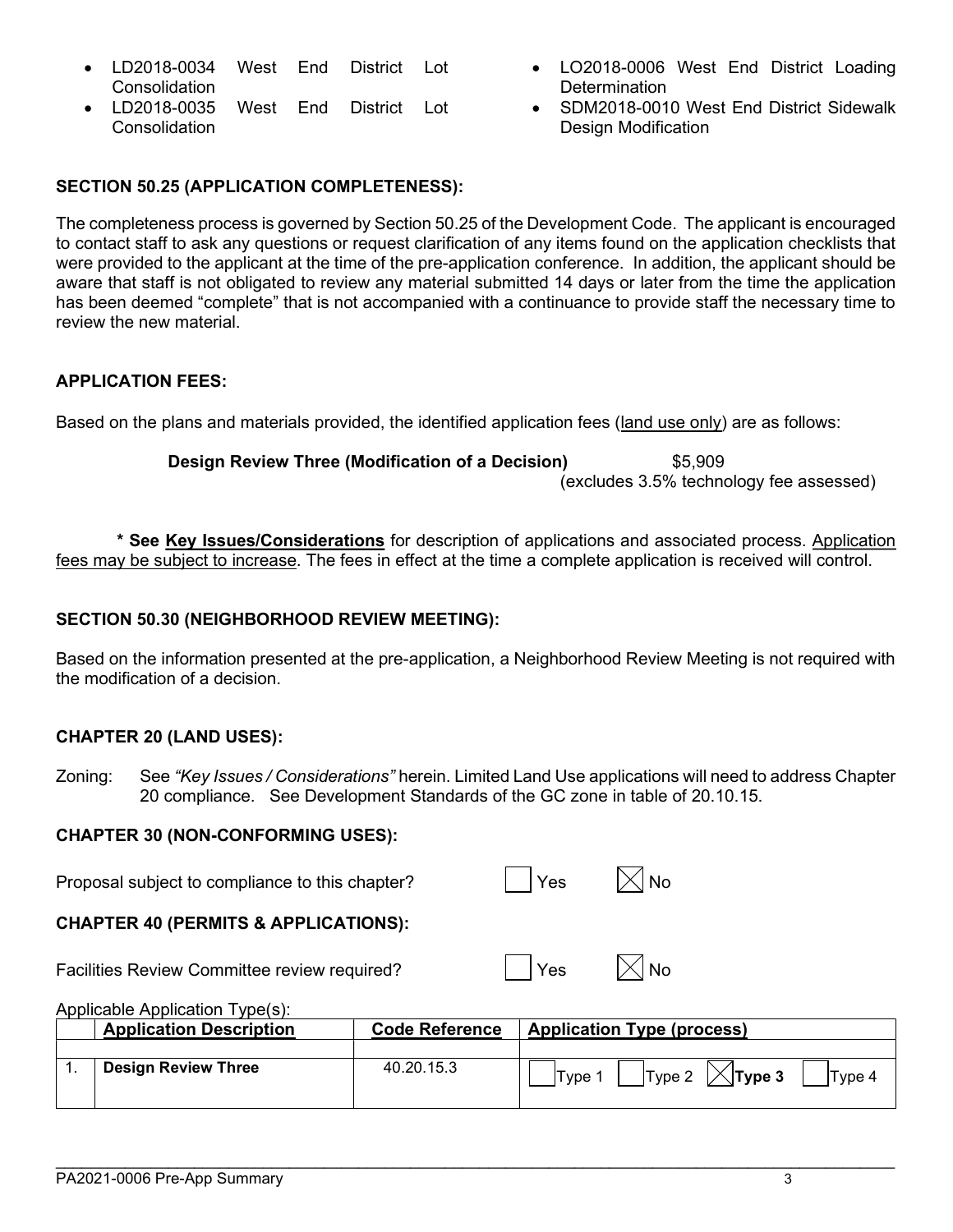Comments: In order for your application to be deemed complete, a written statement is necessary, supported by substantial evidence in response to all applicable approval criteria. Your application narrative will need to explain how and why the proposed application will meet the approval criteria for the land use applications identified above. Approval criteria and development regulations in effect at the time an application is received will control. Approval criteria and development regulations are subject to change.

#### OTHER DEPARTMENT/AGENCY CONTACTS:

Your project may require review by other City departments and outside agencies. Staff recommend contacting the following persons at the City of Beaverton or other agencies when their name is checked. In some instances, some or all of these staff persons may submit written comments for the pre-application conference. These comments may be discussed at the pre-application conference and will be attached to this summary:

| Recommended         | <b>Clean Water Services</b>                                                                                                                                                             |
|---------------------|-----------------------------------------------------------------------------------------------------------------------------------------------------------------------------------------|
| contact for further | (CWS not sent copy of Pre-Application materials)                                                                                                                                        |
| information         | The Clean Water Services (CWS) is the agency that regulates sanitary sewer, storm and                                                                                                   |
| if checked          | surface water management within Washington County and the City of Beaverton. CWS Design                                                                                                 |
|                     | and Construction Standards, adopted by Resolution & Order (R&O) 04-09, effective March 1,                                                                                               |
|                     | 2004, establish technical requirements for the design and construction of sanitary and surface                                                                                          |
|                     | water management systems built as part of residential or commercial development. Pursuant                                                                                               |
|                     | to City Development Code Section 50.25.1.F, in order for the application to be deemed<br>complete the applicant is required to submit documentation from CWS stating that water quality |
|                     | will not be adversely affected by the proposal. For most development proposals, CWS typically                                                                                           |
|                     | issues a "Service Provider Letter". Alternatively, CWS may issue a statement indicating no                                                                                              |
|                     | water quality sensitive areas exist on or within 200 feet of the subject site. Development activity                                                                                     |
|                     | subject to CWS review is defined in Section 1.02.14 of the CWS Design & Construction<br>Standards. For more information contact: Lindsey Obermiller (503) 681.3653.                     |
|                     |                                                                                                                                                                                         |
|                     | Jeremy Foster, Tualatin Valley Fire & Rescue                                                                                                                                            |
|                     | 503 259-1414 / jeremy.foster@tvfr.com                                                                                                                                                   |
|                     | No comments provided                                                                                                                                                                    |
|                     |                                                                                                                                                                                         |
|                     | Tim Boatwright, Building, City of Beaverton                                                                                                                                             |
|                     | (503) 526-2409 / tboatwright@beavertonoregon.gov                                                                                                                                        |
|                     | Plans reviewed. No comments                                                                                                                                                             |
|                     | <b>Steve Brennen, Operations, City of Beaverton</b>                                                                                                                                     |
|                     | (503) 526-2200 / sbrennen@beavertonoregon.gov                                                                                                                                           |
|                     | Plans reviewed. No comments.                                                                                                                                                            |
|                     |                                                                                                                                                                                         |
|                     | Naomi Patibandla, Site Development, City of Beaverton                                                                                                                                   |
|                     | (503)526-2513 / apatibandla@beavertonoregon.gov                                                                                                                                         |
|                     | Plan reviewed. Written comments below.                                                                                                                                                  |
|                     |                                                                                                                                                                                         |
|                     |                                                                                                                                                                                         |
|                     | Jabra Khasho, Transportation, City of Beaverton                                                                                                                                         |
|                     | (503)526-2221 / jkhasho@beavertonoregon.gov                                                                                                                                             |
|                     | Plans reviewed. No comments.                                                                                                                                                            |
|                     |                                                                                                                                                                                         |

 $\mathcal{L}_\mathcal{L} = \mathcal{L}_\mathcal{L} = \mathcal{L}_\mathcal{L} = \mathcal{L}_\mathcal{L} = \mathcal{L}_\mathcal{L} = \mathcal{L}_\mathcal{L} = \mathcal{L}_\mathcal{L} = \mathcal{L}_\mathcal{L} = \mathcal{L}_\mathcal{L} = \mathcal{L}_\mathcal{L} = \mathcal{L}_\mathcal{L} = \mathcal{L}_\mathcal{L} = \mathcal{L}_\mathcal{L} = \mathcal{L}_\mathcal{L} = \mathcal{L}_\mathcal{L} = \mathcal{L}_\mathcal{L} = \mathcal{L}_\mathcal{L}$